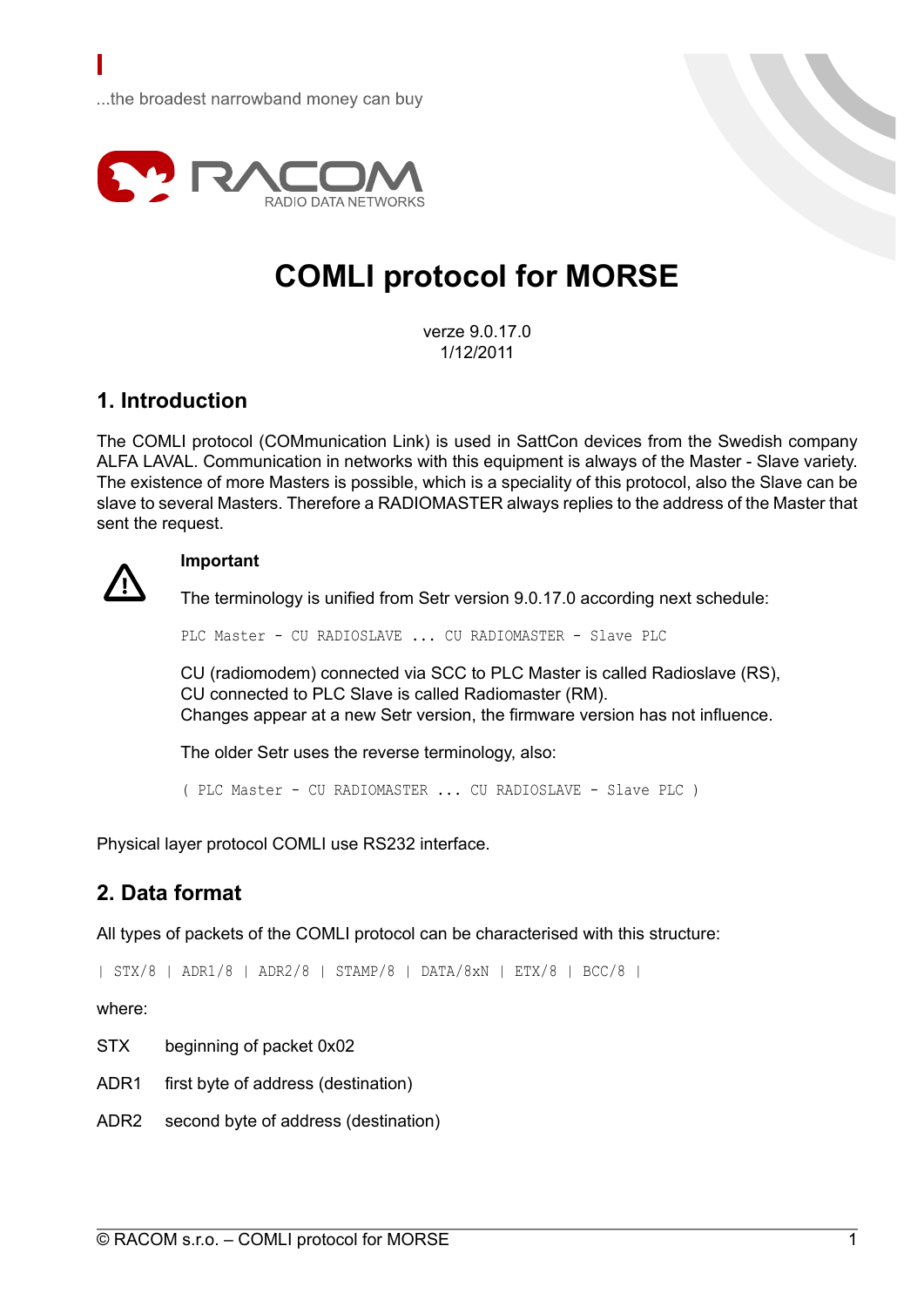address is in ASCII/HEX format, i.e. it can be in the range 0x0-FF, or individual bytes 0x30- 0x39(digits 0-9) and 0x41-0x46 (letters A-F). By converting ADR1 and ADR2 into hex format 1 byte of address O/S is gained.

- STAMP distinction whether the packet was sent for the first time or repeatedly. (Value 0x31, or 0x32)
- DATA series of N bytes of data,  $N = 2$  or more
- ETX end of data 0x03
- BCC check byte (XOR through all bytes of the packet except for STX)

### **3. Implementation of protocol in the Morse network**

#### **Addressing:**

RADIOSLAVE sends data to the address which is created in such a way that the lowest byte of the actual address (at the relevant Node) is overwritten with the byte created from ADR1 and ADR2.

RADIOMASTER always adds 0x00 to ADR1 and ADR2. In the MORSE network data is always delivered to the address from where the request came from.

#### **a) SattCon -> Radiomodem**

- 1. check whether the first byte in the packet is STX, last but one ETX, size of packet larger than 8 bytes and whether BCC agrees. If any of the conditions are not fulfilled the packet is "silently discarded"
- 2. if the device is a RM, check whether data is expected. The RM can only send data as a reply to a request. Unexpected packets are "silently discarded"
- 3. data is sent on the RF channel. Only DATA (see Data format) supplemented on its end with STAMP (STX,ADR1,ADR2,ETX,BCC are not transmitted) is transmitted over the MORSE channel.

Packets are transmitted through the air as USER DATA packet types.

#### **b) Radiomodem -> SattCon**

- 1. in the case that the size of the incoming packet is smaller than 3 bytes (e.g. Type of packet, 1 byte of data (e.g. ACK - 0x06), STAMP) the packet is discarded.
- 2. STX, ADR1,ADR2, ETX are supplemented to the relevant position of the data received from the RF channel. (STAMP moved from the end of the data to the correct position). BCC calculated.
- 3. packet sent to port.

From the above it is obvious that only useful data and stamp secured with MORSE system algorithms are transmitted through the MORSE channel. Data on the wire link is protected by COMLI protocol algorithms.

There is no handshake used on the Radiomodem-SattCon - not even SW (via ACK or other characters in the link layer of the protocol) not even HW (only three connections are used - RXD, TXD, GND). In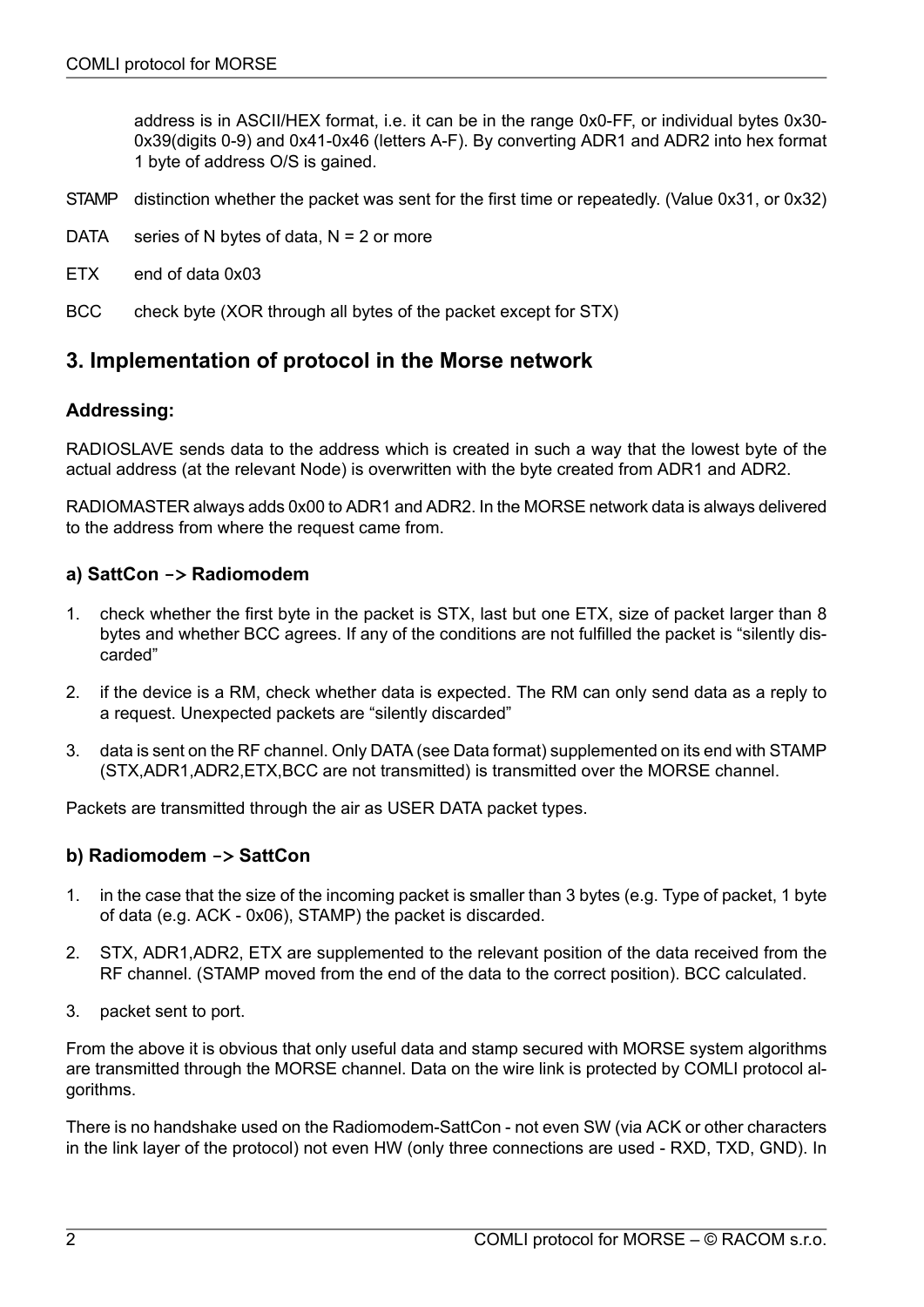case of overflow of queues of packets for sending into the MORSE channel (4 packets) there is no way to inform the SattCon, and therefore other possible incoming packets are "silently discarded".

#### **3.1. Communication example**

 $RS232$  RS232 MASTER PLC ----- CU RADIOSLAVE | | CU RADIOMASTER ----- SLAVE PLC COMLI 01 07 COMLI Master PLC ----> RS 01 0230 3731 3035 3030 3030 3200 0003 02 RS 01 ----> RM 07 3035 3030 3030 3200 0031 RM 07 ----> Slave PLC 0230 3731 3035 3030 3030 3200 0003 02

Data are sending in format - data + STAMP Protocol COMLI take STAMP from end of the data and place it on the fourth position in the packet.

The delay between request and response from Slave must not be longer than parameter (l)ink timeout. Only one response can be accepted by RADIOMASTER after one request.

```
Slave PLC ----> RM 07
0230 3032 3235 3031 3030 3203 05
               RM 07 ----> RS 01
3235 3031 3030 3232
               RS 01 ----> Master PLC
0230 3032 3235 3031 3030 3203 05
```
## **4. Configuration parameters**

```
COMLI parameters:
PLC Master - CU RADIOSLAVE ... CU RADIOMASTER - Slave PLC
(m)ode:RADIOMASTER (wired to slave)
intercharacter tx (d)elay:OFF
(l)ink timeout:1000ms
tc (t)imeout:3000ms
(S)erver comli address (4ABB); 0-off:0
Server (P)ing base:0
Server (H) ysteresis base: 0
Server (N)um of addresses:0
(q)uit
\rightarrow
```
- (m) protocol mode
	- (S) RADIOSLAVE CU connected to PLC Master
	- (M) RADIOMASTER CU connected to PLC Slave

ATTENTION - The Setr older than 9.0.17.0 uses the reverse labelling !